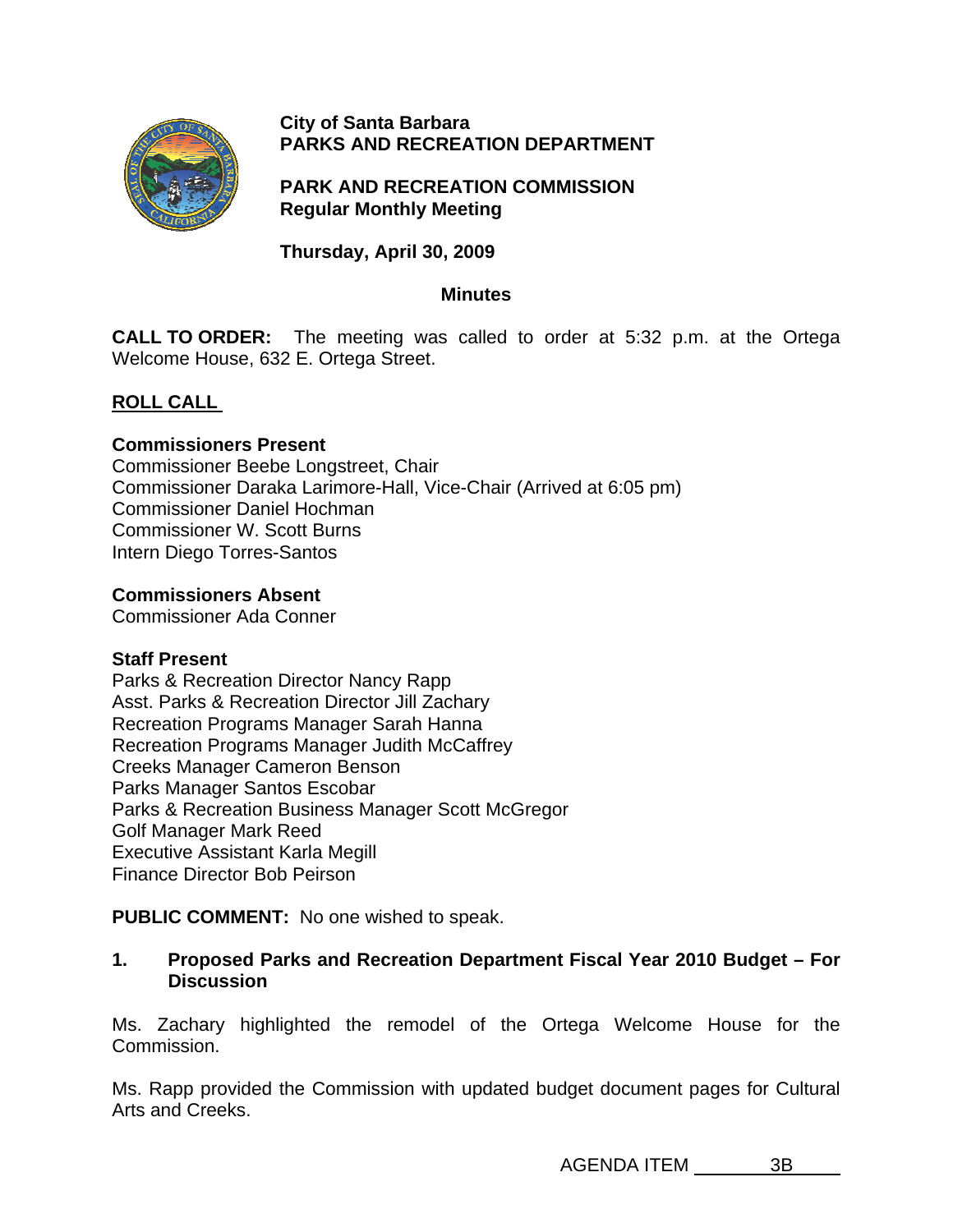Ms. Zachary provided an overview of the FY 2010 - 2015 Proposed Capital Program presentation.

Mr. Benson discussed the Creeks Fund FY 2010 Proposed Capital Program. He then reviewed pending grant opportunities in the amount of \$11.6 million.

Chair Longstreet commented that Creeks should be well-positioned to obtain these grants. Mr. Benson responded saying there are \$170 million in stimulus funds available. He said there were 850 applications, and the Department just received word from California staff that both the Mission Creek Fish Passage at Tallant Road and the Mission Creek Fish Passage at CalTrans Channel projects passed the technical review and scored in the top one-third. Mr. Benson said the decision on whether the grant will be awarded to the City is in the hands of the Regional Directors who will determine the national priorities.

Chair Longstreet asked if there was money for employment. Ms. Rapp said staff is working closely with the County Workforce Investment Board for stimulus funding to fund Youth jobs. She said they have made a commitment of 25 positions specifically for the City's Youth Apprenticeship Program. Ms. Rapp indicated that the Department is seeking additional funds for other youth positions.

Chair Longstreet stressed that youth jobs are important, and stated that she would like to see not only the Youth Apprenticeship Program jobs, but youth jobs like the Summer Camp Counselors. She said that if the youth do not get hired during the summer, many times they do not end up in college. She further said there are many unemployed people who could be working in our parks. Ms. Rapp said that Mr. Pete Leyva is actively working with the County Workforce Investment Board to try and secure as much funding as possible.

Ms. Zachary highlighted the General Fund FY 2010 Capital Projects.

Commissioner Burns asked that staff remind Council that the Department is deferring \$70 million dollars in maintenance, and these projects are the very worst that need to be done and have to be done. He further suggested photos be inserted into the slides that reflect just how bad the facilities are.

Ms. Zachary stated that staff will be advising Council that \$430,000 was taken out of the Department's Capital Program budget this year, and the Department has deferred projects already.

Ms. Rapp interjected that Council will receive a separate presentation on the Six-Year Capital Program on Tuesday, May  $5<sup>th</sup>$ , where a lot of that discussion will take place. She suggested it is important for the Infrastructure Financing Task Force to be at that meeting and to address that. Ms. Rapp said staff will very briefly talk about it.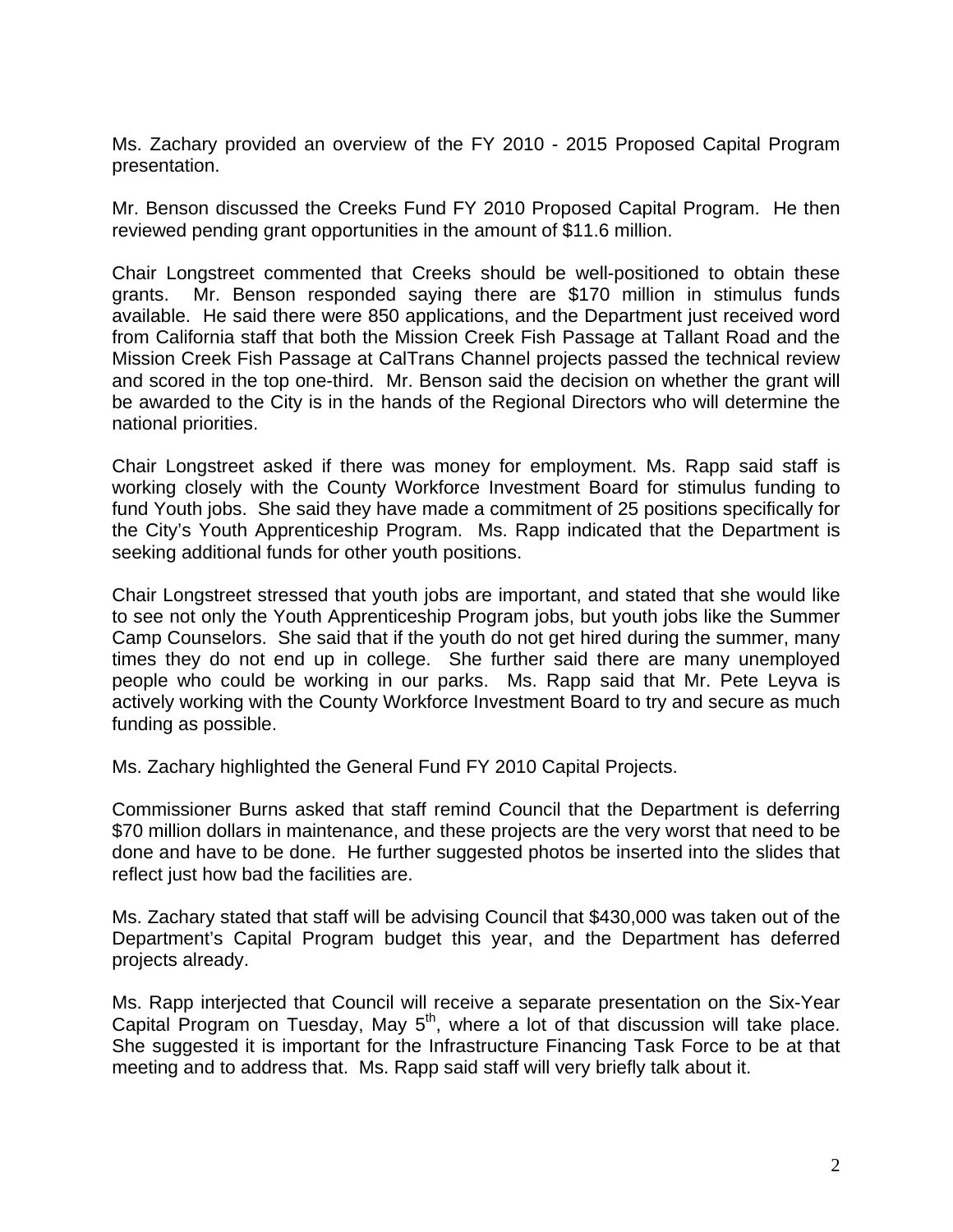Ms. Zachary advised that some of the stimulus funding will trickle down to the Department through the Community Development Block Grant Fund. She highlighted the opportunities and discussed the Redevelopment Agency funded projects. Ms. Zachary then briefly talked about deferred maintenance and annual renewal costs. She reviewed the Infrastructure Task Force project recommendations and said that everything on the list is in the Department's capital program.

Mr. Peirson, Finance Director, provided an overview of City Interfund Loans. He said that the transfer of non-General Fund funds to the General Fund is not allowed. Mr. Peirson then talked about loans between funds. He said money can be loaned from Enterprise Funds to the General Fund as long as it is at the market rate of interest and it can be justified that the market rate of interest is comparable to what the Enterprise Fund would be earning on their money in the absence of that loan, if invested in their own investment activities. Mr. Peirson said it is not true to say that what the General Fund can do for Enterprise Funds, Enterprise Funds can do for the General Fund. He said General Funds are taxpayer monies, and the City Council has the authority to use those funds for any lawful purpose. Mr. Peirson said the same is not true on the reverse; there are legal, constitutional, and contractual commitments the City has on the Enterprise Funds that precludes it; for example, the City is precluded under Federal Law to transfer Airport Funds to the General Fund. He further explained that under the State Constitution of the Tidelands Trust (Waterfront), all money generated with the Tidelands Trust (Waterfront) must be spent within the Tidelands Trust, it cannot be transferred to the General Fund. Mr. Peirson said that what is permitted, and what staff is proposing to do is to transfer costs that are expended within the Tidelands Trust, but have traditionally been paid by the General Fund, to the Waterfront Department. He said staff is also proposing to transfer \$200,000 of the \$770,000 of the Downtown Organization contract to Downtown Parking.

Chair Longstreet commented that when Teen Programs was first started, \$50,000 was taken from the Golf Course fund. Mr. Peirson said he recalls that and said that two of the City's Enterprise Funds do not follow the general rule: Golf Course and Downtown Parking. He said that both could legitimately and legally be part of the General Fund. Mr. Peirson said the Golf Course is accounted for as an Enterprise Fund as a convenience for tracking costs and revenues. He said this is why staff is able to make a link to transfer some of the Downtown Organization contract costs to Downtown Parking.

Commissioner Burns commented that the Infrastructure Task Force looked at bonding future gas revenue and then decided against it; he asked if it was still off the table. Mr. Peirson said it was still off the table. He said he has never been in favor of it because it is like taking future taxpayers money to do the work today, and, twice in the last fiscal year, the State has frozen the City's gas tax payments. He said that, if the City had bonded against the gas tax money, the City would be making the bond payments out of the limited General Fund monies awaiting payment from the State.

Commissioner Burns asked whether the City has a backup plan if the ballot measures do not pass. Mr. Peirson said the City does not need one; cities' primary tax revenues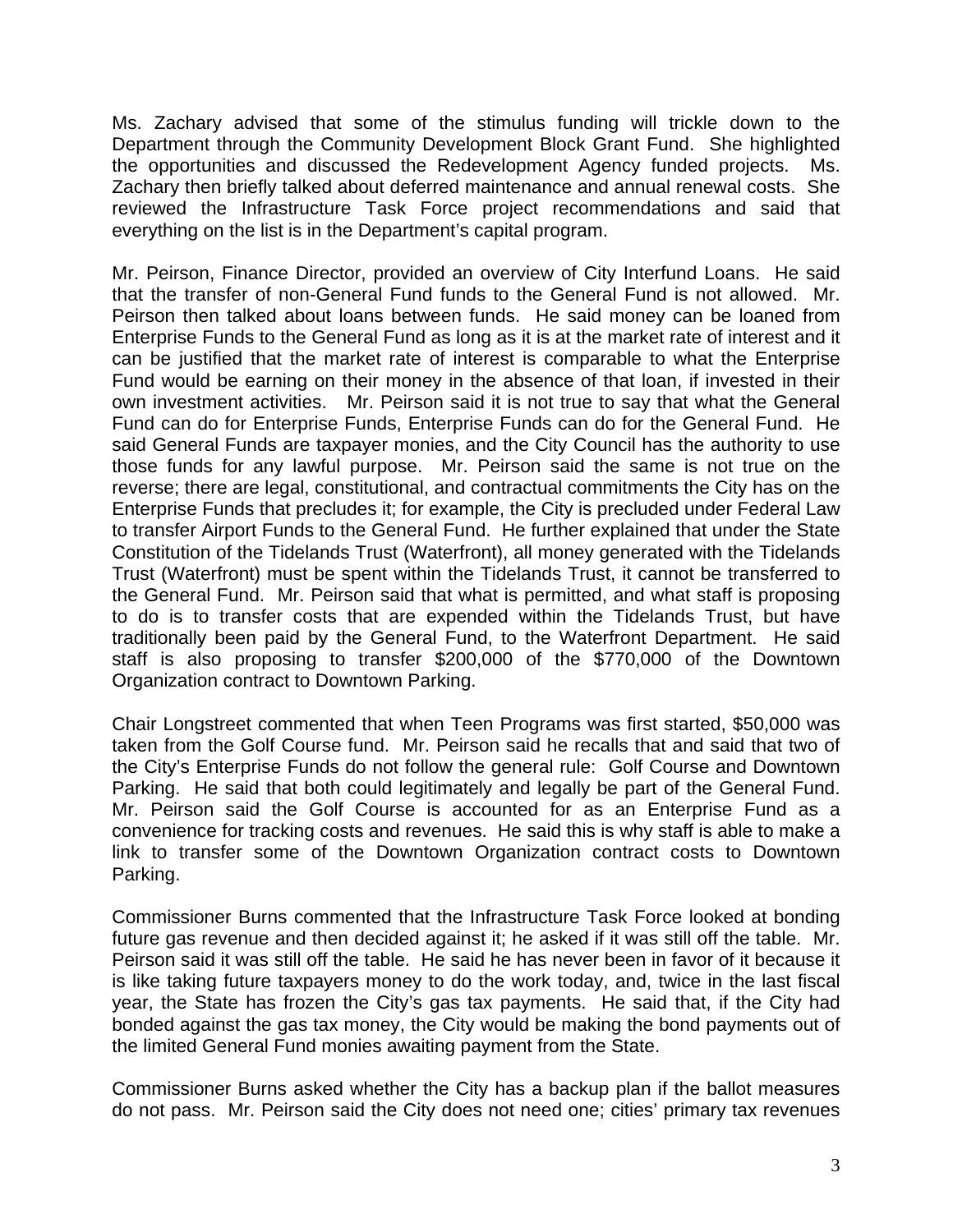are now constitutionally protected. He said the State can borrow them, but only for a limited time, and they must pay them back with interest. Mr. Peirson further said that the State took money from the Redevelopment Agency as part of their adopted budget, and for the City it amounted to \$1.4 million. He said the California Redevelopment Association challenged it in court in Sacramento as being unconstitutional, and he received notice today that the judge agreed and declared the transfer unconstitutional, so for now the payments do not have to be made.

Commissioner Larimore-Hall asked why the City should not take out a loan to recoup some of the benefits. Mr. Peirson said that he believes that is the strategy that put the State in the current budget situation. He stated that a budget problem is not solved by borrowing money, but by balancing expenses with revenue.

Commissioner Larimore-Hall agreed, but said there are very limited options for raising revenue. He said that one of the major expenses on the table to be reduced is some very grave and difficult concessions put forth by SEIU. Mr. Larimore-Hall said he does not see why the City does not break the taboo of borrowing in order to make sure we get the million dollars that is being put on the table that is coming out of the pockets of hardworking City employees.

Mr. Peirson stated that is a policy decision that Council is free to make if staff could justify that the interest rate is in a range is that is low. He expressed that it would not be wise, as he believes there is another major budget crisis headed our way in a couple of years. Mr. Peirson stated that he foresees retirement costs increasing dramatically because of all of the investment losses sustained by PERS in the last 18 – 24 months; PERS is already sending out warning notices advising agencies. He said the cost could be from \$4 to \$6 million per year to the General Fund alone, and he fears if the City pushes out the problem by borrowing money now, there will not be a window to pay off the loans.

Commissioner Larimore-Hall commented that the City is looking at layoffs, and it is layoffs and unemployment that is driving the recession and will keep the recession going, more than borrowing or the kind of fiscal policy the City is forced into because of restrictions like legal protections around Enterprise Funds. He said it strains the budgeting process and is unrealistic about how cities work. Mr. Larimore-Hall commented that City-wide bargaining unit wants to save the City money, and there are chunks of it that gets repelled because there is the idea that certain parts of the City have to be run in the free market. He expressed frustration because the Department is looking at a reduction in services, layoffs, and is not hiring positions, and that is why this is going to take more than 15 months to turn around. He said he strongly encourages the City to recoup all of the savings into the General Fund.

Mr. Peirson said he appreciates the efforts SEIU Local 620 has made to be part of the solution, and the willingness of the employees to sacrifice in order to help out their fellow workers.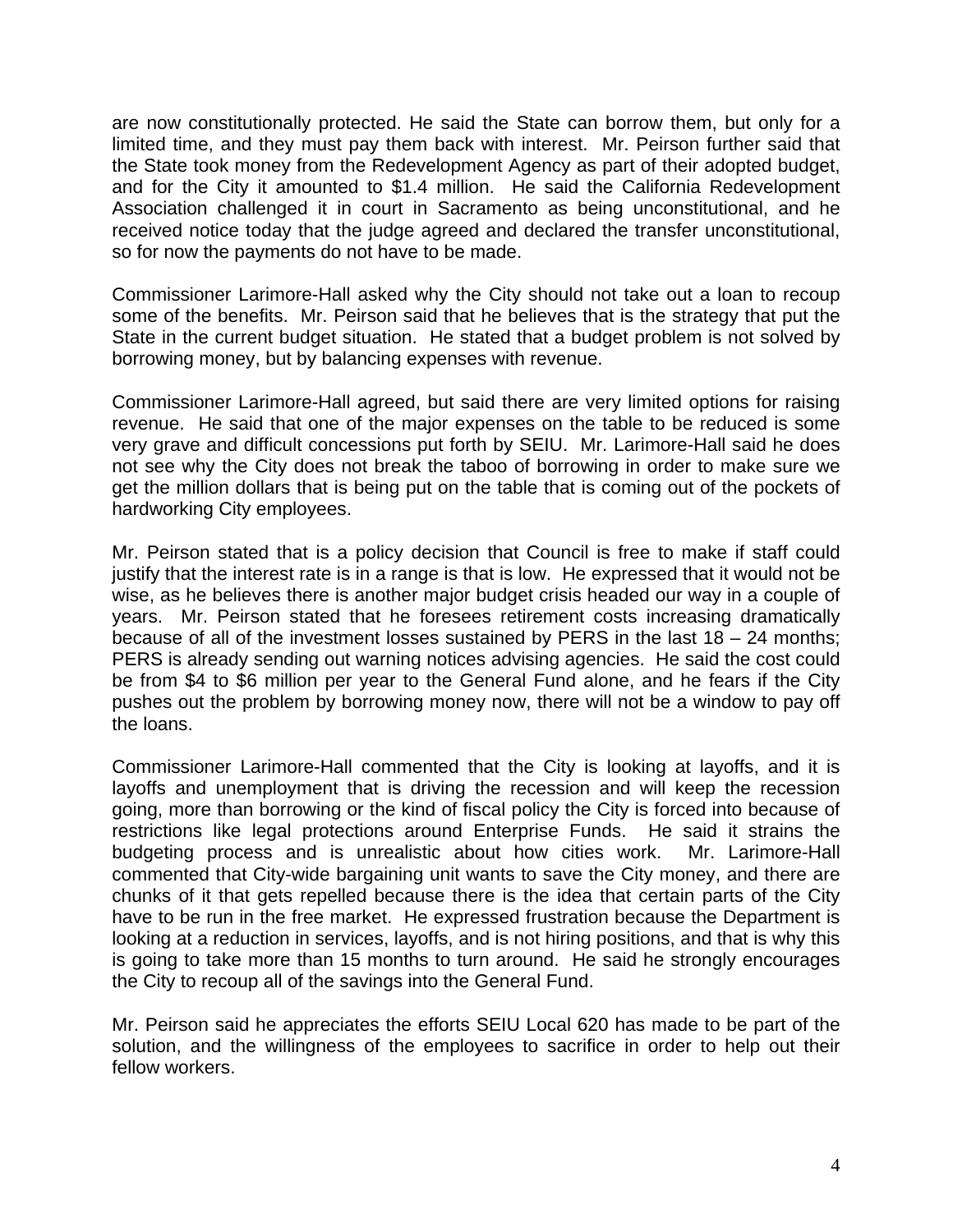Mr. McGregor provided additional information regarding the change in service hours at the Administrative Office front desk. He said that staff conducted a review of telephone records and determined that twice as many people call the front desk between the hours of 8:00 and 9:00 a.m. than between 5:00 and 6:00 p.m. He further said that in talking to the staff who work at the front desk he found that most parents found it to be more convenient to stop and register their children for activities or afterschool programs when they were taking them to school in the morning. Mr. McGregor said staff is looking at a ways to provide the service to people who come in between 5:00 and 6:00 p.m. at a different time. Ms. Rapp interjected that Commissioner Burns suggested the front desk stay open later one day per week, and staff will evaluate that further. She further said that the Department is also looking at shifting some of what is done at the front desk to the other facilities. Ms. Rapp said the biggest concern is the Latino moms coming in with their children registering them for activities or reserving parks, and staff is looking at ways to accommodate that service.

Ms. Hanna advised that staff has evaluated Parks and Recreation facilities for new lease opportunities. She said that because of the Carrillo Recreation Center Renovation, the Department has limited space, and the only building available is the MacKenzie Youth Building, which is no longer in the Department's inventory. She said that with the cost to renovate the facility for occupancy to include the American with Disabilities Act accessibility requirements is approximately \$410,000. Ms. Hanna said that when the Carrillo Recreation Center reopens, there are two offices (formerly the Alley) at the rear of the facility that may be available as leased space. She said, however, that as space becomes available, it is filled.

Commissioner Burns asked whether it would be feasible to lease the MacKenzie Youth Building to a non-profit or other agency for 10 years or so and have them renovate the facility. Ms. Rapp said she would not want to encourage a long-term lease on that building until a decision is made on the Army Reserve and the renovation of MacKenzie Park, because if a field is added, the building would need to be moved or demolished.

Chair Longstreet asked about rentals in various parks. Ms. Rapp provided that information.

Ms. McCaffrey discussed FY 2010 Revenues, Expenditures, and Fees and Charges.

Commissioner Hochman asked what revenue is generated by Administration. Ms. Zachary responded saying that revenue is generated by the Project Management Team.

Commissioner Hochman said asked whether when Ms. Rapp talked about 46% of the City's General Fund facilities, are they all Parks and Recreation buildings. Ms. Rapp said they are. Commissioner Hochman said he is trying to figure out where the disparity is, or is it just the committed costs. Ms. Rapp said that the Parks and Recreation Department is the third largest department but overall a small percent of the General Fund, yet it maintains nearly half of the facilities, and the correlation is that more than half of the budget is spent on maintaining those facilities.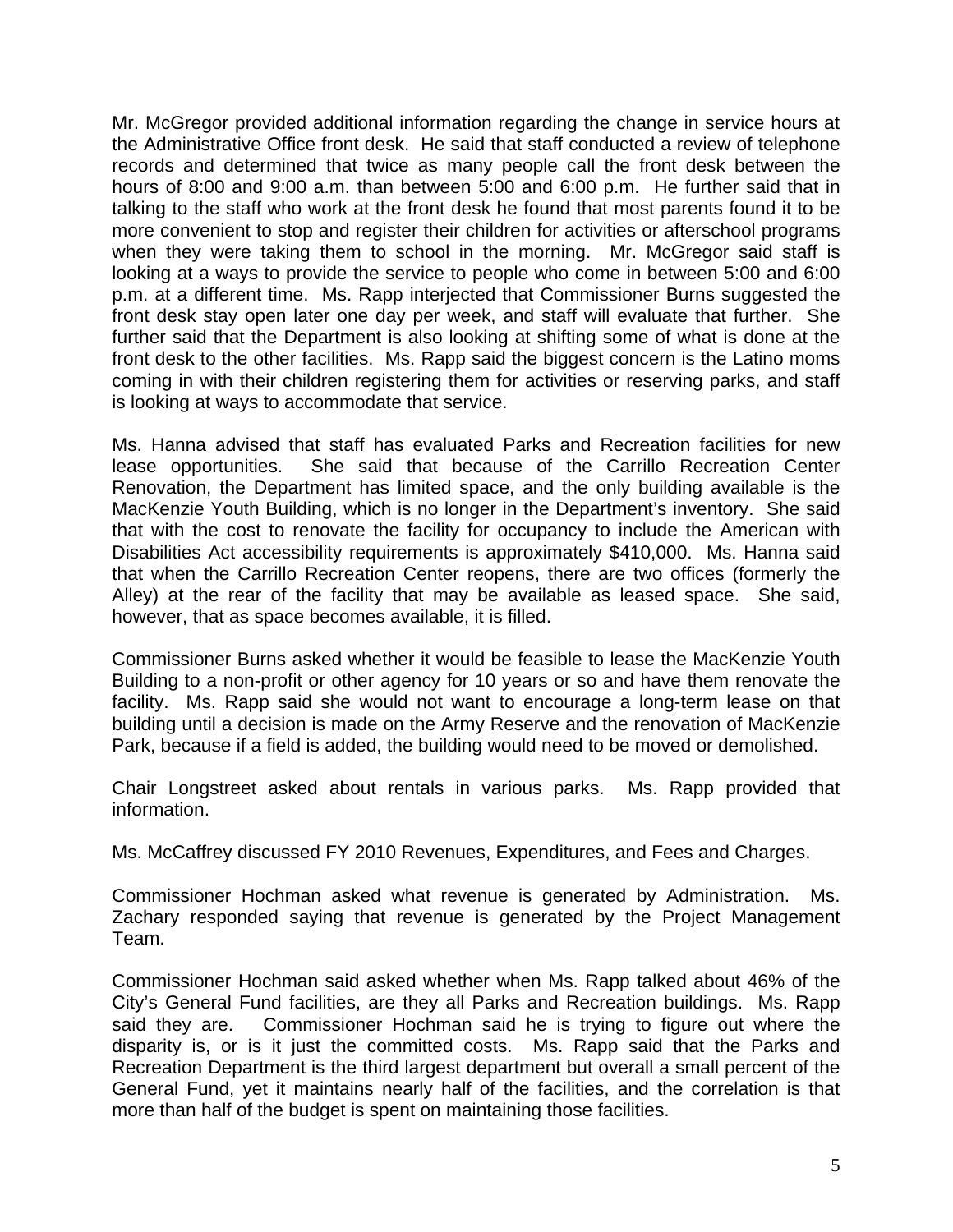Chair Longstreet suggested slide 14 be changed to reflect Parks/Facilities.

Commissioner Hochman commented that it is reasonable that a Parks and Recreation Department would have that number of facilities. He said that maybe the point that makes it is when we look at what budget is available to cut, what is the percentage of things that are available to cut, for example, the Department has been asked to cut 9.9%, but really what is being cut is 20% of the available expenses.

Ms. Zachary said that the Department does maintain landscapes around non-Parks and Recreation facilities and 102 street medians. She said it is not a big part of the Department budget, but the Department does maintain the landscape around the Library, Community Development, and City Hall, etc., but they are General Fund properties.

Commissioner Hochman commented that realistically they are somebody else's properties (SEPs). He said there are reasons for Parks and Recreation to do those projects, but suggested the Department charge out for the work.

Chair Longstreet commented that they are part of the General Fund, and that would not be solving the all encompassing problem. She said the buildings and parklands are not going away and need to be maintained; they serve the community well and are a large part of what the Department does.

Ms. Rapp said that people look at the Parks and Recreation Department budget and think it is pretty big and there are ways to cut it more. She highlighted the General Fund FY 2010 Expenditure by Category.

Commissioner Hochman asked how the Street Tree Program is revenue neutral. Ms. Rapp said the Street Tree Maintenance Program is 100% funded by the Utility User Tax (UUT).

Ms. McCaffrey provided a breakdown of the General Fund Program Costs, saying that 29% are fully subsidized, 33% are partially funded, and 38% are revenue generating.

Commissioner Hochman asked whether it is a policy decision to give programs away free and asked how often it gets looked at, and further, which programs to fully subsidize and which programs not to. Ms. Rapp said that is within the purview of the Commission to look at that. She said that what is being done now is what has been done historically.

Ms. McCaffrey interjected that when looking at which programs will be subsidized the demographic being served is considered, and some of the groups being served do not have the funds to pay for the programs. She said that if the programs were not subsidized, there would be no participants.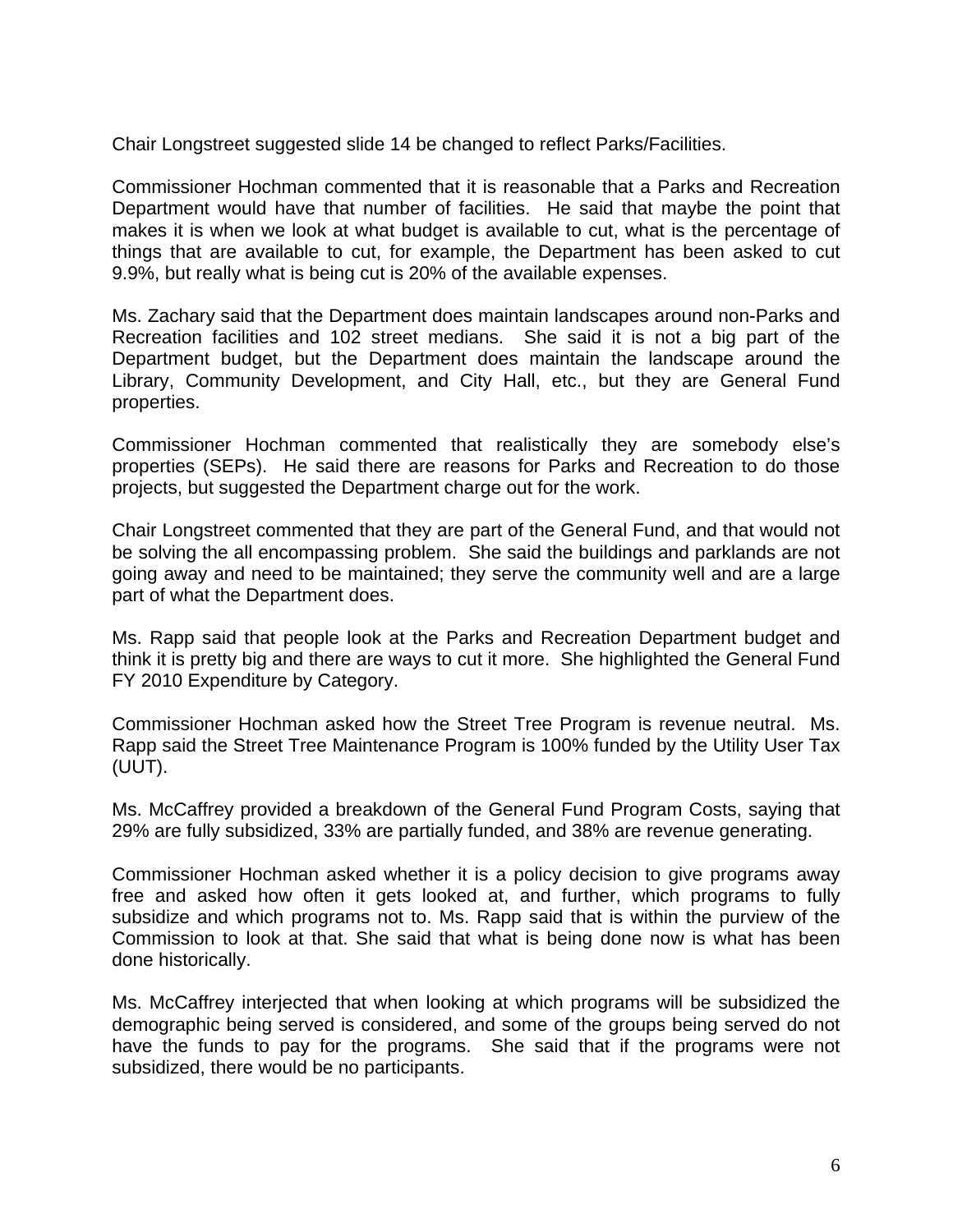Chair Longstreet said that has been a large part of it, but what does a City provide to be a safe healthy city, and part of that is afterschool programming; giving children a safe place to go. Commissioner Hochman said the YMCA also subsidizes programs. Chair Longstreet said the YMCA also has a membership fee; the City is here for people who do not have other options.

Ms. McCaffrey commented that a good example of a partially subsidized program is Recreation Swim at Los Baños. She said Los Baños is a facility with huge allocated costs and there is no way to charge enough to cover the costs to run the pool.

Commissioner Hochman asked if when talking about the programs at Los Baños, are they included in the "partially funded" and the "Facilities M & O" areas of the chart on slide 14. Ms. Rapp said they are separated out. Commissioner Hochman commented that in reality the maintenance and operating costs are more than 53%. Ms. Rapp said that if Los Baños pool was open, the assumption is that there would be someone at the front counter, but anything that was a program was added on.

Ms. McCaffrey reviewed General Fund revenue for FY 2004 thru FY 2010, Parks Division revenue for FY 1999 thru 2010, Recreation Division revenue for FY 1999 thru FY 2010. She then discussed General Fund FY 2010 Recreation revenue, General Fund FY 2010 Recreation expenditures. Ms. McCaffrey provided a overview of General Fund Cost Recovery by Division for FY 2005 thru FY 2010, and reviewed the FY 2009 projected Recreation Cost Recovery and proposed FY 2010 Recreation Cost Recovery.

Ms. Rapp said staff is trying to show that the Department has steadily been increasing its revenue and percentage of cost recovery. She said she anticipates staff will be asked why fees are not being raised more. Ms. Rapp said the challenge is that if programs are priced out of the market, which the Department has done in the past, revenue will not be achieved. Ms. McCaffrey interjected that the Department needs to keep prices competitive to increase participation. She further said that staff has worked very hard the past five years to increase marketing, which has resulted in a steady increase in participation.

Commissioner Hochman asked whether staff go into the schools or other places where it might be more synergistic for people to sign up for programs. Ms. McCaffrey said the schools allow the Department to distribute flyers to the students for programs based on school campuses, but nothing beyond that. Commissioner Hochman clarified that he is talking about putting people in various places to sign people up. Ms. Hanna said staff could do that. Ms. Rapp said staff goes where the parents are to inform them about the programs that are available, for example, PTA meetings. Ms. Hanna said that everyone who signs up for programs and provides their email address gets an Enewsletter periodically informing them of the available programs.

Commissioner Hochman asked whether if the Department is pricing its programs at market value, and other organizations either break even or turn a profit on classes, then why isn't the Department breaking even on classes. Ms. Rapp said the Department does; most of the contracts for the instructors are a 65/35 split. Ms. McCaffrey said the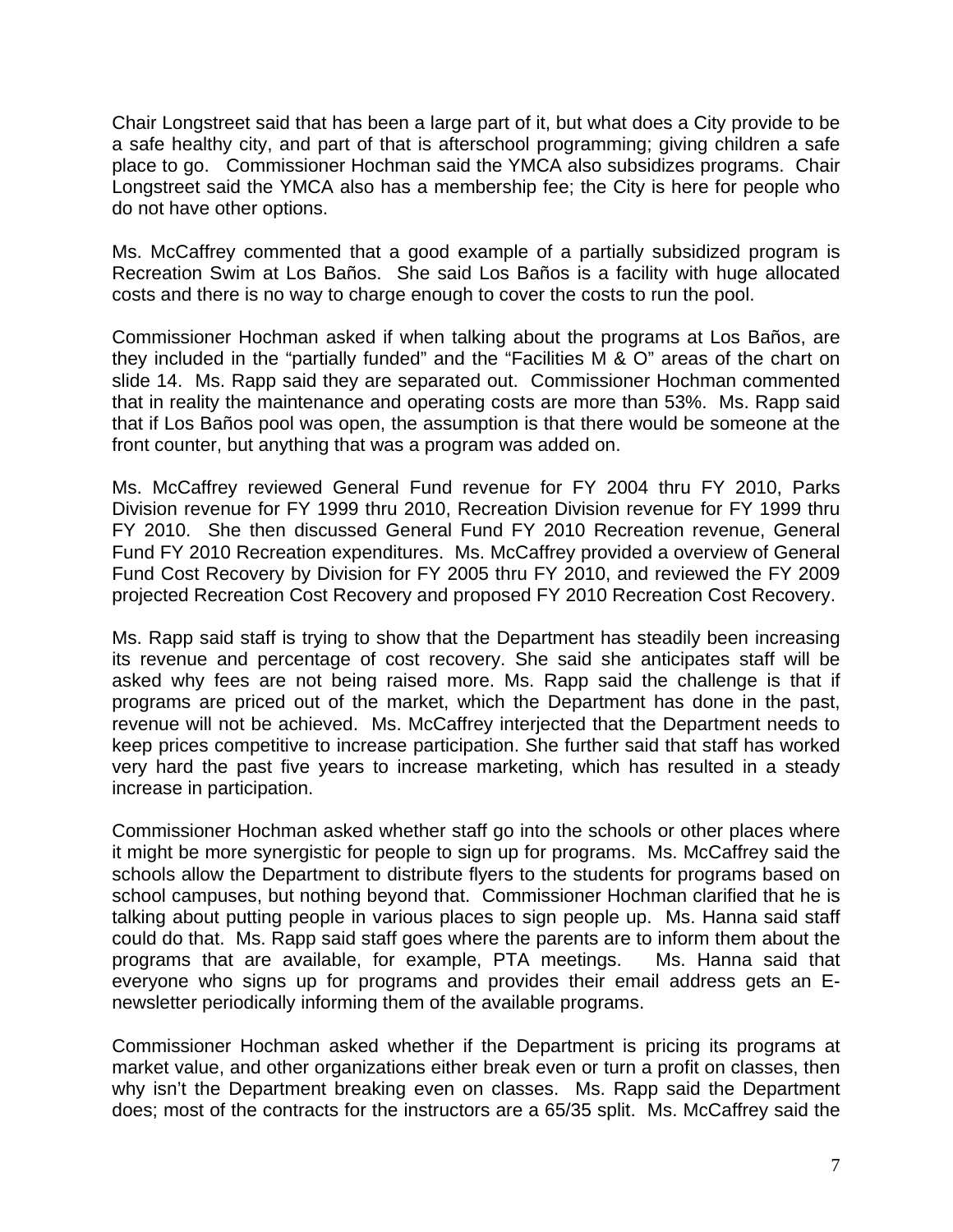Department takes 35% and the instructor takes 65%, but many of the active adult programs and the youth activity programs are subsidized.

Commissioner Larimore-Hall asked whether in cases where there is a contract, under the 65/35 split, the contractor takes home all of the money. Ms. Rapp said that the Department collects all the money, the Department pays a portion to the contractor so it shows in expenditures, and then the Department nets the revenue.

Ms. McCaffrey called the Commission's attention to the Proposed FY 2009 – 2010 Schedule of Fees and Charges. She commented that there are approximately 260 fees, and approximately 17 fees were proposed for an increase of  $1 - 10$  percent and 20 fees proposed for an increase of above 10 percent.

Chair Longstreet commented that she was confused about the K1 -12 Basketball Clinic going to fee-based. She said previously the school district kids were not charged; it was part of the afterschool program. Ms. McCaffrey said the Little Biddy Basketball Program was always different than the afterschool program, because there were only a couple different locations, and when the Department tried to make it part of the afterschool program there were no participants. She said staff is trying to market it back to what it was originally.

Chair Longstreet said she is concerned with a couple of the programs that gets the kids who could not afford to pay AYSO fees; the afterschool programs at McKinley School. She said those are the programs that get the kids whose parents are not going to be able to get them into AYSO or the Basketball League. Ms. McCaffrey said that the fee is for participants other than from the 10 Santa Barbara School District Elementary Schools.

Chair Longstreet expressed support for the lack of increases in fees and hopefully keeping rentals and participation up.

Ms. McCaffrey advised the Commission that a new structure for for-profit events, for example, AVP, West Beach Music Festival, Amgen Tour of California will pay 15% - 20% more than what they are currently paying.

Ms. McCaffrey reviewed Department rental bookings for indoor and outdoor facilities for FY 2005 through FY 2009 and Beachfront Facility revenue for FY 2005 thru FY 2009. She said that Beachfront Facility revenue for FY 2009 has dramatically decreased.

Ms. McCaffrey highlighted Recreation Camp and Class registrations for 2003 thru 2008.

Commissioner Hochman asked whether staff anticipates there will be a drop in participation for 2009. Ms. McCaffrey said no. Ms. Hanna said the fact the fees are holding steady and some of the competition is dropping off, leaves staff hopeful that participation levels will remain steady.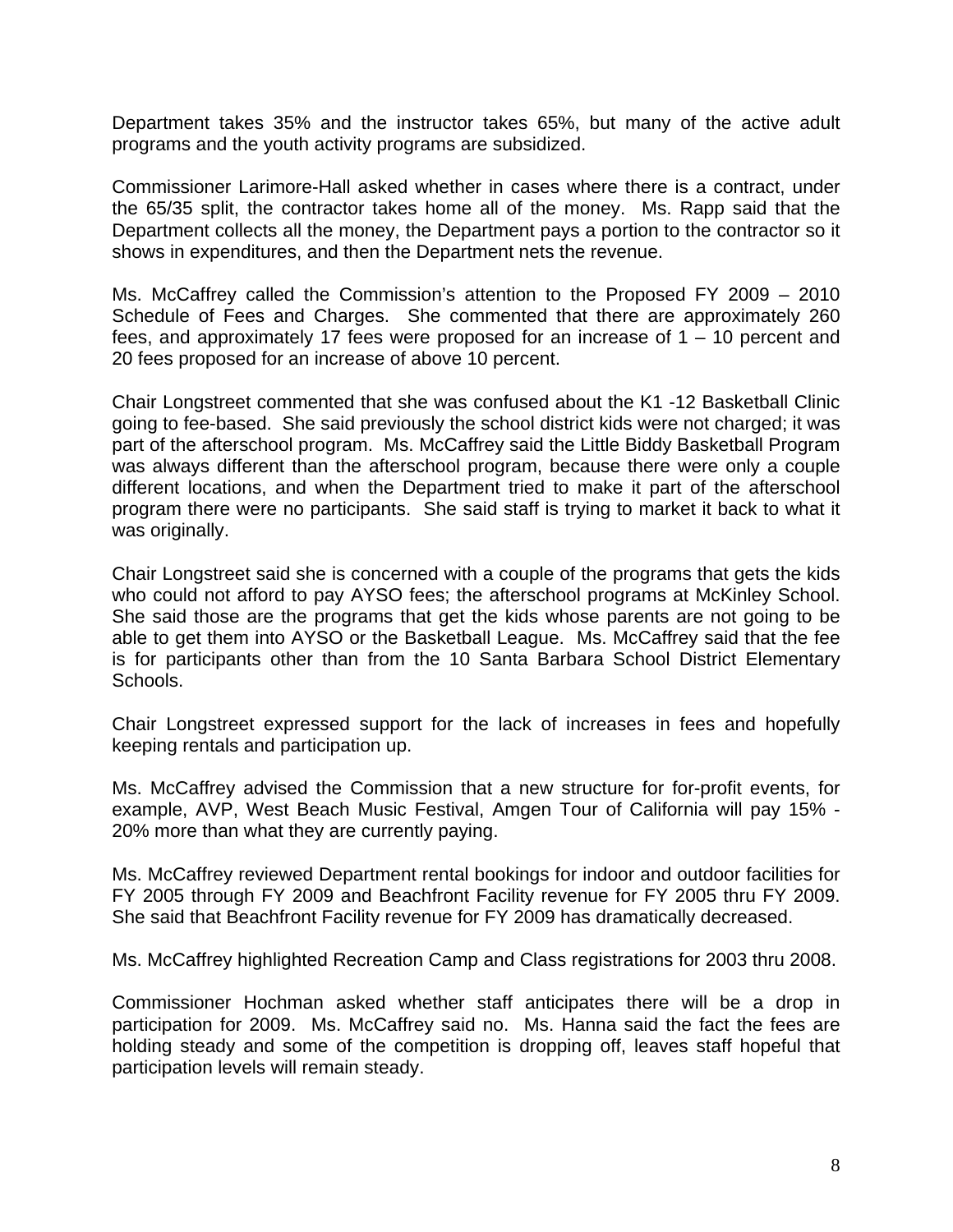Commission Questions/Comments:

Commissioner Burns suggested it would be profitable to have the Arts and Craft Show when the large cruise boats are docked here. Ms. McCaffrey indicated that the Show dates are set by the Municipal Code. Commissioner Burns it would be good to have flexibility to be able to have a Show when boats are in town.

Chair Longstreet said she would like to recommend to Council that P3 reports be done twice a year or maybe three times of year. She expressed that having to do the P3 reports four times a year is a waste of staff time and money as we cut back. Ms. Zachary said that at this point the P3 reports have been tailored to the data that needs to be collected, and the process has been streamlined. Ms. Rapp interjected that if the reports were done twice a year, staff would be going back and reviewing six months of records to prepare the reports. She said the goal of the program is to demonstrate the work that gets done with the money funded to the Department and to hold people accountable. Ms. Rapp said less information could be included in the P3's, but for some program owners, that is where they have started to collect the data they use to look at to analyze their programs. She said it is the program owner's choice in terms of the depth of the P3 reports.

Chair Longstreet commented that another underserved group is seniors. She asked whether that would be another program the Department would want to make sure services are delivered to. Ms. Hanna responded saying that is an area where more collaborations could be added and bring them to the Community Centers to fill out the day. Chair Longstreet stated that a pretty specific group is reached at the Carrillo Recreation Center, but there are many people on the East and West side that need more specific outreach. Ms. Hanna stated that staff has tried to link up with those people through the free food distribution program and free lunch program with other enrichment activities for seniors.

Commissioner Hochman asked whether there are programs that are bilingual and aimed at parents and teens together. He said that has been identified as a necessary step for combating gang activity. Commissioner Hochman said allot of times when the parents do not speak English there is a disconnect between the parent and the teen.

Ms. Rapp said that is one of the priorities of the South Coast Gang Task Force. She said that what they heard from the parents is that they needed more support, they needed to know where they could go to get support, so there is more a of a focus of the community organization for who is doing that and where can more of that be done. Ms. Rapp said that is one of the things that has been identified with the Neighborhood and Outreach Services; really focusing on the needs of the families.

Ms. Rapp said she attended a meeting last week, coordinated through the Nonprofit Support Center, where a number of different Foundations were represented, and one of the activities they are considering is a Resource Fair where there will be representatives present for all the programs for youth, but the target audience is the parents and the teachers.